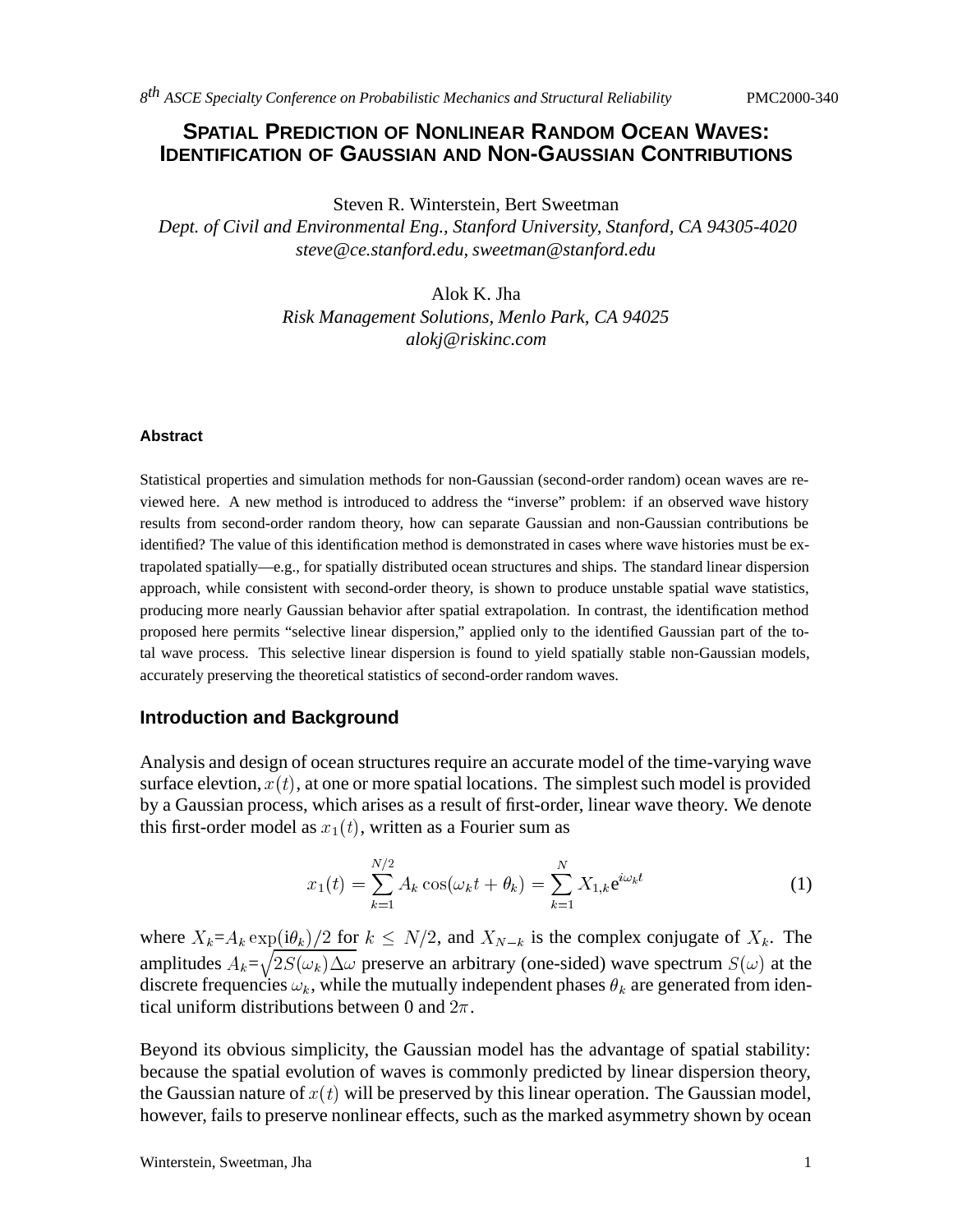waves: wave crests that systematically exceed their neighboring troughs. This asymmetry increases with decreasing water depth, but remains present even in deep-water sites.

Viewing  $x_1(t)$  as the solution to the linearized free surface condition, second-order perturbation suggests a modified wave history,  $x(t)=x_1(t)+x_2(t)$ , in which the second-order correction  $x_2(t)=\sum_{k=1}^N [X_{2,k}^++X_{2,k}^-]$  exp(i $\omega_k t$ ) includes the sum- and difference-frequency contributions

$$
X_{2,k}^{+} = \sum_{m+n,k} X_{1,m} X_{1,n} H_{mn}^{+} = \sum_{m+n,k} \left[ (U_m U_n - V_m V_n) + \mathbf{i} (V_m U_n + U_m V_n) \right] H_{mn}^{+}
$$
 (2)

$$
X_{2,k}^{-} = \sum_{m-n,k} X_{1,m} X_{1,n} H_{mn}^{-} = \sum_{m-n,k} \left[ \left( U_m U_n + V_m V_n \right) + \mathbf{i} \left( V_m U_n - U_m V_n \right) \right] H_{mn}^{-} \tag{3}
$$

In these results,  $H_{mn}^+$  and  $H_{mn}^-$  are sum- and difference-frequency quadratic transfer functions (QTFs). These are analytically available for arbitrary water depths (e.g., Tick, 1959; Hasselmann, 1962). The sums here are intended to include all  $(m, n)$  pairs such that  $1 \leq m, n \leq N/2$  and  $m \pm n=k$  ("+" for Eq. 2; "-" for Eq. 3). Finally, in the latter form of Eqs. 2–3,  $U_k = \text{Re}(X_{1,k})$  and  $V_k = \text{Im}(X_{1,k})$ .

### *Numerical Results*

Figure 1 shows the simulated time-varying behavior of both  $x_1(t)$  and  $x_2(t)$ , and the resulting total wave process  $x(t)=x_1(t)+x_2(t)$ . We assume  $x_1(t)$ —and hence, to good approximation,  $x(t)$ —has a JONSWAP power spectrum, with significant wave height  $H_S = 15.4$ m, peak spectral period  $T<sub>P</sub>=17.8$ s, and peakedness factor  $\gamma=1.7$ . These parameters are roughly representative of 100-year conditions in the Northern North Sea, and have served as the basis for extensive wave tank tests in which "ringing" response of a tension leg platform was observed. This figure shows a selected episode, which includes the maximum of  $x(t)$ , during a  $T=3$  hour simulation with  $dt=0.45$ s. The total simulation hence comprises  $N=24000$ time points, and  $N^2 = 576 \times 10^9$  double-frequency contributions to  $x_2(t)$ . Note that due to sum-frequency effects,  $x_2(t)$  has significant frequency content near  $2f_p$ ; i.e., twice the characteristic frequency  $f_p=1/T_p$  of  $x_1(t)$ . Also, as Figure 1 shows,  $x_2(t)$  histories tend to be "phase locked" with  $x_1(t)$ : positive peaks of  $x_2(t)$  tend to align with both peaks and troughs of  $x_1(t)$ . This results in a total process  $x(t)$  that is notably skewed, in conformance with observed wave tank and ocean field behavior (e.g., Jha and Winterstein, 2000).

Figure 2 shows power spectra corresponding to the simulated histories in Figure 1. Most notably,  $x_1(t)$  is shown to have far more power than  $x_2(t)$  even at "high frequencies"; e.g., in the vicinity of  $2f_p$ . Hence, simple bandpass filtering of  $x(t)$  will not accurately separate it into first- and second-order contributions. This separation instead requires careful analysis of the entire time history—or equivalently, of both its Fourier phases as well as its amplitudes. The history  $x_2(t)$  should be assigned only to the (generally small) portion of the total power of  $x(t)$  that is phase-locked with  $x_1(t)$ . Such an identification procedure to separate  $x(t)$  into  $x_1(t)$  and  $x_2(t)$  is shown in the next section.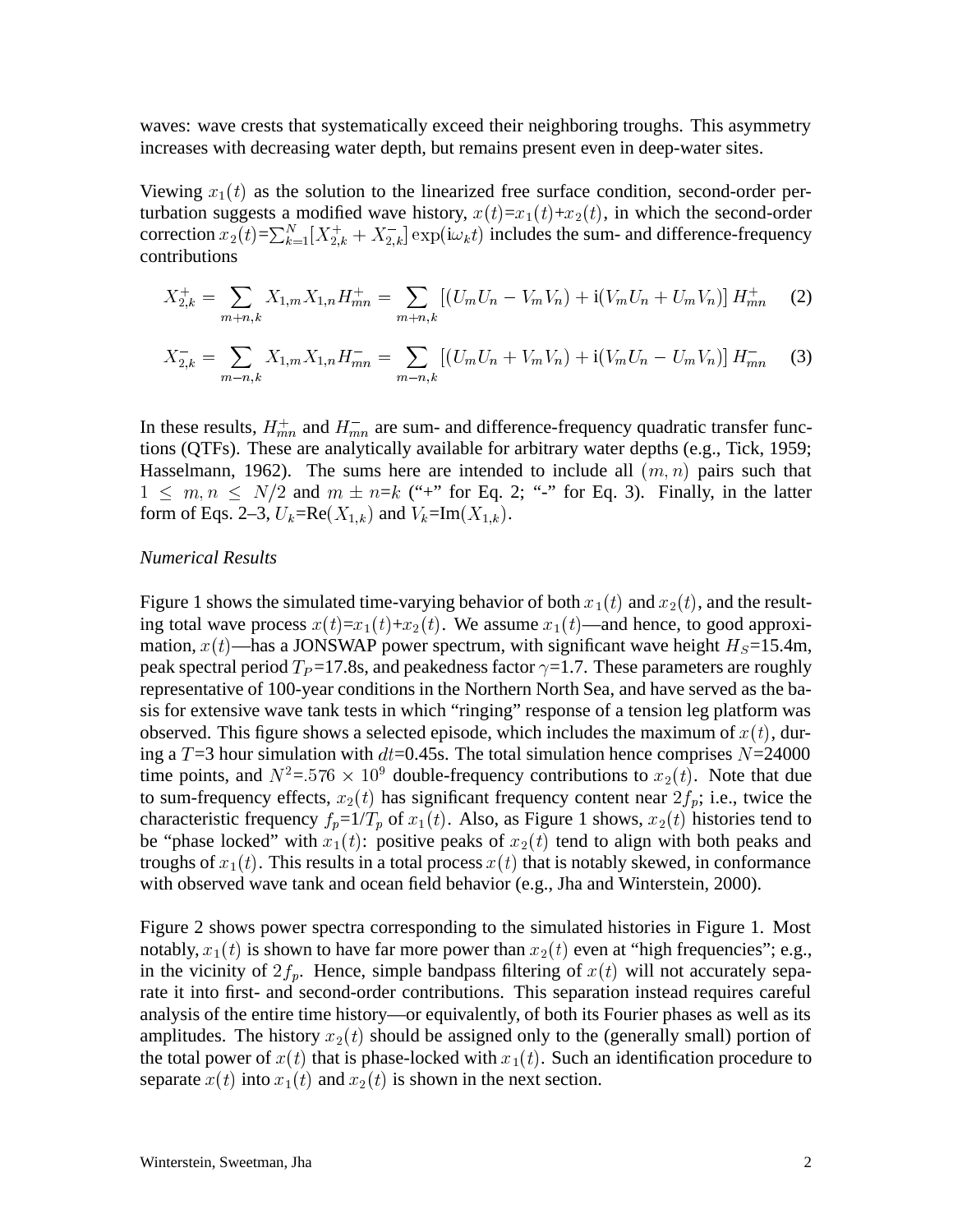## **Identification and Selective Linear Dispersion**

We now assume that an observed wave time history,  $x_{obs}(t) = \sum_{k=1}^{N} X_{o,k} \exp(i\omega_k t)$ , has resulted from second-order random wave theory. We seek then to identify a consistent first-order history,  $x_1(t)$ , whose induced second-order correction,  $x_2(t)$ , satisfies  $x_1(t)$  +  $x_2(t)=x_{obs}(t)$ . Equivalently, we seek first-order Fourier coefficients  $X_{1,k}$  such that  $X_{1,k}$  +  $X_{2,k}=X_{o,k}$  (to within a prescribed tolerance). Once found, spatial extrapolation of  $x_{obs}(t)$ to other locations follows by applying linear dispersion "selectively"—i.e., to  $x_1(t)$  only after which second-order corrections are calculated at each new location.

To identify  $x_1(t)$  by an optimization procedure, it is convenient to separate real and imaginary components into separate vectors:

$$
\mathbf{A} = \left[\frac{\text{Re}\mathbf{X_1}}{\text{Im}\mathbf{X_1}}\right] = \left[\frac{\mathbf{U}}{\mathbf{V}}\right]; \quad \mathbf{B} = \left[\frac{\text{Re}\mathbf{X_2}}{\text{Im}\mathbf{X_2}}\right]; \quad \mathbf{C} = \left[\frac{\text{Re}\mathbf{X_0}}{\text{Im}\mathbf{X_0}}\right] \tag{4}
$$

Note that the vector **A**, of length N, includes the real parts of  $X_{1,k}$ ;  $k = 1...N/2$  and the imaginary parts of  $X_{1,k}$ ;  $k = 1...N/2$ . Similarly, B and C, each of length N, contain real and imaginary parts of the lower half of  $X_{2,k}$  and  $X_{o,k}$ , respectively.

Our goal here is to identify A—and hence the digitized history  $x_1(t)$ —for which the length of the vector function

$$
\mathbf{f}(\mathbf{A}) = \mathbf{A} + \mathbf{B} - \mathbf{C} \tag{5}
$$

is minimized (ideally, set to zero). If  $A^{(p)}$  is an estimate of A at iteration p,  $f(A)$  can be linearized around  ${\bf A}^{(p)}$  as

$$
\mathbf{f}\left(\mathbf{A}\right) = \mathbf{f}\left(\mathbf{A}^{(p)}\right) + \left[J\right]\left(\mathbf{A} - \mathbf{A}^{(p)}\right) \tag{6}
$$

where [J] is a  $N \times N$  Jacobian matrix containing the derivatives of the elements  $f_k$  in vector  $f(A)$  with respect to each of the unknowns  $a_l$  in A where  $k, l = 1...N$ . Setting  $f(A)=0$ in Eq. 6, the Newton-Raphson scheme at iteration  $p + 1$  yields the updated estimate

$$
\mathbf{A}^{(p+1)} = \mathbf{A}^{(p)} + \mathbf{h} ; \quad [J] \mathbf{h} = -\mathbf{f}(\mathbf{A}^{(p)}) \tag{7}
$$

This Newton-Raphson iteration has been implemented (Sweetman and Winterstein, 1998), and found useful in identifying first-order histories consistent with various observed histories. Note that it involves simultaneous optimization of  $N$  unknowns; specifically, the real and imaginary parts of the below-Nyquist frequency Fourier components of  $x_1(t)$ . (Recall, for example, that  $N=24000$  in the foregoing, realistic example.) While computationally intensive for large  $N$ , the algorithm has remained feasible for several reasons: (1) because its cost grows nonlinearly with  $N$ , identification is commonly applied first to various portions of the total history, and the results concatenated; and (2) the gradients of the Jacobian matrix in Eqs. 6–7 are available analytically (Appendix A).

#### *Numerical Results*

To illustrate these concepts, 10 simulations of the total wave elevation  $x(t)$  have been found from second-order theory (Eqs. 1–3). We again assign a JONSWAP spectral model with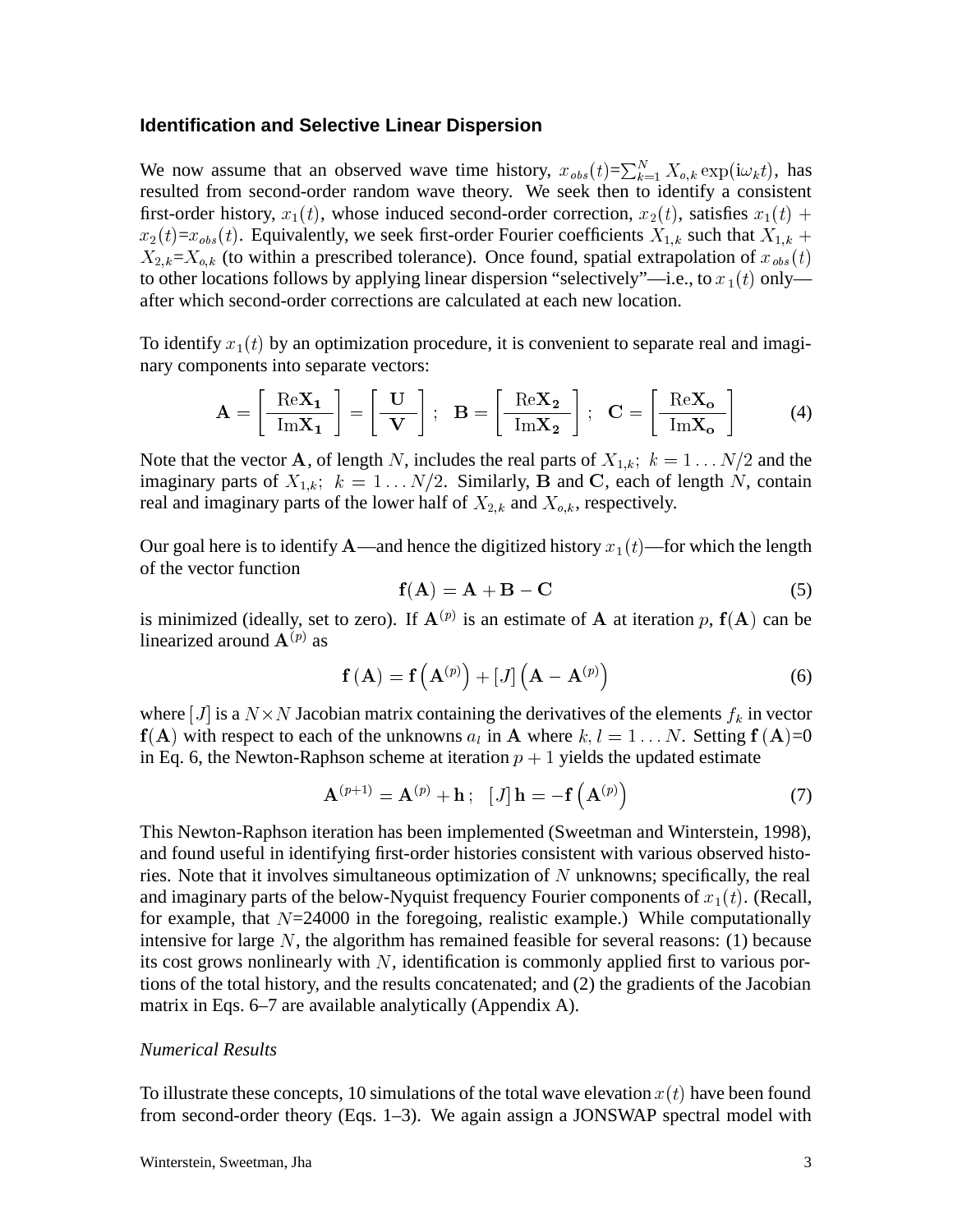parameters  $H_S = 15.4$ m,  $T_P = 17.8$ s, and  $\gamma = 1.7$ . It is useful to associate  $T_P$  with a corresponding wave length  $L_P = g/2\pi T_p^2 = 494$ m, and resulting steepness  $S_P = H_S/L_P = 0.031$ . Assuming each of these simulations are "observed" at location  $\Delta=0$ , we use three approaches to predict "consistent" wave histories at locations  $\Delta$ =100–500m (i.e., up to roughly  $L_p$ , a characteristic wave length):

- Linear dispersion applied to  $x(t)$
- Linear dispersion applied to  $x(t)$ , supplemented by a second-order contribution at each new location.
- Selective linear dispersion, which is applied to only the identified first-order process  $x_1(t)$  corresponding to  $x(t)$ . This results in corresponding first-order processes at the other locations. Finally, consistent second-order contributions are added at each location.

We may expect that linear dispersion, while consistent with second-order wave theory, will by its linear nature tend to Gaussianize the wave process. Our selective linear dispersion addresses this by applying this linear operation to only the Gaussian part of  $x(t)$ .

Figures 3–5 show average results across the 10 simulations for the standard deviation,  $\sigma$ , skewness,  $\alpha_3$ , and kurtosis,  $\alpha_4$ , of the predicted wave histories. These figures also show exact moment results, which may be found from second-order theory (e.g., Jha and Winterstein, 2000):

$$
\sigma = H_S/4 = 3.85 \text{m}; \quad \alpha_3 = 5.45 \gamma^{-0.084} S_p = 0.162; \quad \alpha_4 = 3 + 1.41 \alpha_3^2 \gamma^{0.02} = 3.07 \tag{8}
$$

Our new, selective linear dispersion method is shown to most accurately follow each of these wave moments. As anticipated, linear dispersion tends to Gaussianize the wave, most notably by driving the skewness effectively to zero. Adding a second-order contribution to this linear dispersion result enhances non-Gaussian effects such as skewness; however, the standard deviation is overpredicted due to the double-counting of second-order effects. Finally, Figure 6 shows the average 3-hour maxima from each of the prediction methods. While there are no exact results here for confirmation, the preceding moment comparisons suggest that selective linear dispersion yields the most spatially consistent results. In comparison, simple linear dispersion underestimates maxima (due to its lack of skewness), while linear dispersion with second-order additions somewhat overestimates maxima (likely due to its larger standard deviation).

## **Summary and Conclusions**

A new method has been shown here to identify Gaussian and non-Gaussian contributions from an observed wave history. This method yields a first-order history  $x_1(t)$  which, when combined with corrections  $x_2(t)$  from second-order wave theory, provides a total history that matches the observed record at each time point. Formally, a Newton-Raphson iteration is performed to simultaneously optimize the N unknown Fourier coefficients of  $x_1(t)$ (Eqs. 4–7).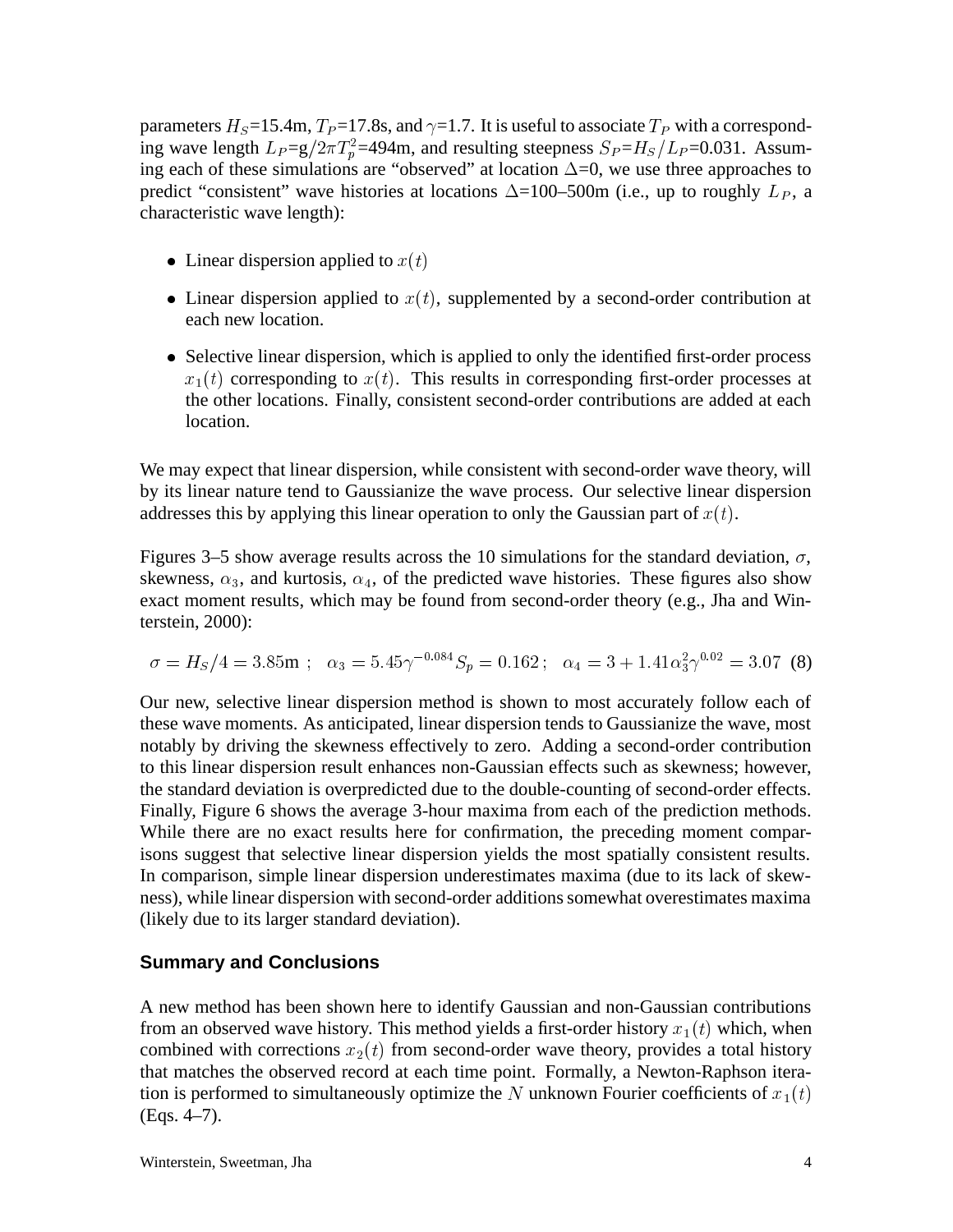The value of this identification method is demonstrated here in cases where wave histories must be extrapolated spatially—e.g., for spatially distributed ocean structures and ships. The standard linear dispersion approach, while consistent with second-order theory, is shown to produce unstable spatial wave statistics, producing more nearly Gaussian behavior after spatial extrapolation. In contrast, the identification method proposed here permits "selective linear dispersion," applied only to the identified Gaussian part of the total wave process. This selective linear dispersion is found to yield spatially stable non-Gaussian models, accurately preserving the theoretical statistics of second-order random waves.

#### **Acknowledgements**

Portions of this work have been funded by the Office of Naval Research (Dr. Roshdy Barsoum, Program Manager) and by the industry sponsors of the Reliability of Marine Structures Program of Stanford University.

#### **Appendix A: Explicit Form of Jacobian Matrix**

It can be easily shown from Eqs. 4–5 that the Jacobian matrix  $J_{k,l}$  is of the form

$$
[J] = [I] + \left[ \begin{array}{c} \frac{\partial \text{Re} X_{2,k}}{\partial U_l} & \frac{\partial \text{Re} X_{2,k}}{\partial V_l} \\ \frac{\partial \text{Im} X_{2,k}}{\partial U_l} & \frac{\partial \text{Im} X_{2,k}}{\partial V_l} \end{array} \right] \tag{9}
$$

where  $[I]$  is the identity matrix, and the remaining terms follow from Eqs. 2–3:

$$
\frac{\partial \text{Re} X_{2,k}}{\partial U_l} = \sum_{m+n,k} (U_n \delta_{ml} + U_m \delta_{nl}) H_{mn}^+ + \sum_{m-n,k} (U_n \delta_{ml} + U_m \delta_{nl}) H_{mn}^-
$$
\n
$$
\frac{\partial \text{Re} X_{2,k}}{\partial V_l} = \sum_{m+n,k} -(V_n \delta_{ml} + V_m \delta_{nl}) H_{mn}^+ + \sum_{m-n,k} (V_n \delta_{ml} + V_m \delta_{nl}) H_{mn}^-
$$
\n
$$
\frac{\partial \text{Im} X_{2,k}}{\partial U_l} = \sum_{m+n,k} (V_m \delta_{nl} + V_n \delta_{ml}) H_{mn}^+ + \sum_{m-n,k} (V_m \delta_{nl} - V_n \delta_{ml}) H_{mn}^-
$$
\n
$$
\frac{\partial \text{Im} X_{2,k}}{\partial V_l} = \sum_{m+n,k} (U_n \delta_{ml} + U_m \delta_{nl}) H_{mn}^+ + \sum_{m-n,k} (U_n \delta_{ml} - U_m \delta_{nl}) H_{mn}^-
$$
\n(10)

#### **References**

Hasselmann, K. (1962). On the non-linear energy transfer in a gravity-wave spectrum. *J. Fluid Mech.*, 481– 500.

Jha, A.K. and S.R. Winterstein (1997). *Nonlinear random ocean waves: prediction and comparison with data,* Rept. RMS–24, Reliability of Marine Structures Program, Dept. of Civ. Eng., Stanford University.

Jha, A.K. and S.R. Winterstein (2000). Nonlinear random ocean waves: prediction and comparison with data. *Proc., 19th Intl. Offshore Mech. Arctic Eng. Symp.,* ASME, Paper No. OMAE 00–6125.

Sweetman, B. and S.R. Winterstein (1998). *Second-order random ocean waves: prediction of temporal and spatial variation from fixed and moving references: the WAVEMAKER routine (Ver. 3.2),* Rept. RMS–37, Reliability of Marine Structures Program, Dept. of Civ. & Environ. Eng., Stanford University.

Tick, L.J. (1959). A non-linear random model of gravitry waves I. *J. Math. & Mech.,* **8**(5), 643–651.